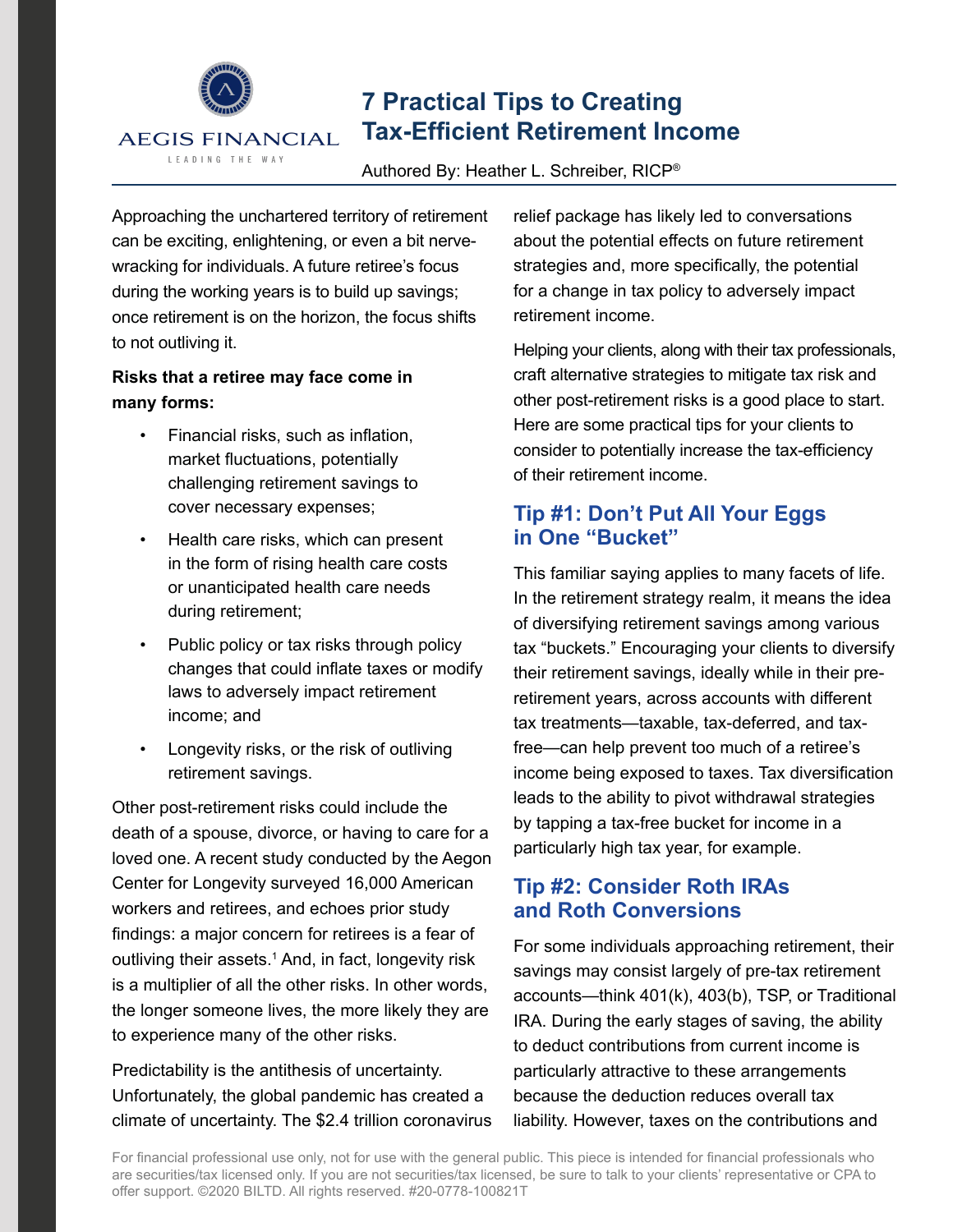tax-deferred growth must eventually be paid. In retirement, the assumption is generally that overall tax liability will be lower than in peak earning years. However, an alternative plan should be considered, should public policy cause tax rates to increase.

Roth IRAs can provide a way to mitigate tax exposure in retirement. Qualified Roth distributions, or those that are made after five years and a qualifying event, are tax-free. Roth IRAs, unlike their traditional counterparts, are also not subject to lifetime required minimum distributions (RMDs), permitting more flexibility in drawing down Roth IRA monies as needed and not as required.

Clients with sizable pre-tax retirement savings may consider converting small portions of pre-tax IRAs or retirement accounts over several years before retirement to shift more money into the taxfree bucket for retirement. While each conversion is taxable, this strategy could help ease the risk of tax creep on retirement income.

# **Tip #3: Consider Delaying Social Security and Tapping Retirement Accounts to Bridge Income**

Encourage clients to consider bridging income in the early years of retirement with tax-deferred retirement savings and delay claiming Social Security benefits. Here's why. Waiting until a retiree's full retirement age (FRA), which ranges from ages 66 to 67, depending on their year of birth, means that they will collect 100% of their retirement benefit. But waiting beyond FRA, even by a year or two, up to a maximum of age 70, can produce an income benefit that is 8% higher per 12 months of delay, plus any cost of living adjustments. Larger monthly payments also result in ongoing larger annual COLA increases to benefits.

So, for example, a 66-year-old with an FRA benefit of \$2,500 could collect as much as \$3,300 by waiting to file at age 70 (8% increase per year, times four years). Using pre-tax retirement savings from IRAs or 401(k)s in the earlier years could require less to supplement a larger Social Security benefit in the later years. In addition, drawing down these retirement savings could reduce the impact income taxes may have on Social Security benefits down the road.

#### **Income Taxes and Social Security**

Determining whether a portion of Social Security benefits will be taxable is a two-step process and has a direct correlation with the other sources of funds supplementing retirement income. First, combined income needs to be determined.

#### **To determine combined income:**

#### **Adjusted Gross Income**

- **+ Nontaxable Interest**
- **+ 1/2 of Your Social Security Benefits**

| If you are single and your combined income is: |                                 |
|------------------------------------------------|---------------------------------|
| $<$ \$25,000                                   | none of your benefit is taxable |
| $$25,000 - $34,000$                            | as much as 50% is taxable       |
| > \$34.000                                     | as much as 85% is taxable       |

**\_\_\_\_\_\_\_\_\_\_\_\_\_\_\_\_\_\_\_\_\_\_\_\_\_\_\_\_\_\_\_\_\_\_\_\_\_\_\_\_**

#### **If you are married and your combined income is:**

| $<$ \$32,000        | none of your benefit is taxable |
|---------------------|---------------------------------|
| \$32,000 - \$44,000 | as much as 50% is taxable       |
| $>$ \$44,000        | as much as 85% is taxable       |

Once combined income is determined, thresholds based upon tax filing status are compared to combined income to determine taxation of a portion of the benefits. Continued earnings, pension distributions, capital gains, and even municipal

For financial professional use only, not for use with the general public. This piece is intended for financial professionals who are securities/tax licensed only. If you are not securities/tax licensed, be sure to talk to your clients' representative or CPA to offer support. ©2020 BILTD. All rights reserved. #20-0778-100821T

#### **= Combined Income**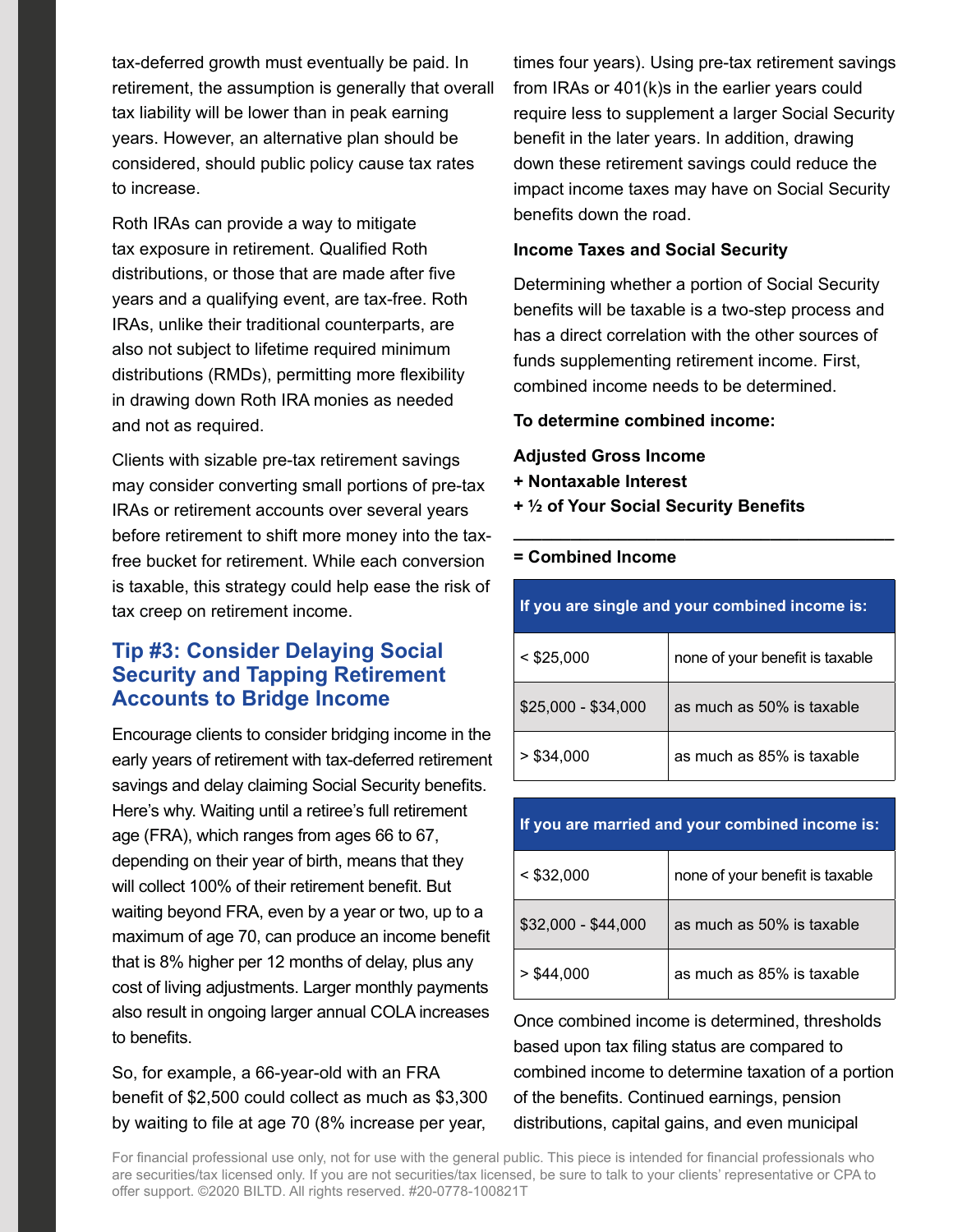bond interest can cause benefits to be taxable. Drawing pre-tax savings down prior to a claim may be a strategy to consider to not only secure a higher lifetime benefit but reduce future RMDs, creating a more tax-efficient drawdown plan.

### **Tip #4: Don't Forget to Plan for RMDs**

The CARES Act temporarily suspended RMDs for 2020. But, in 2021 and all future years, RMDs will be required for those who reach age 72 and beyond on all qualified and traditional IRA accounts. Planning ahead, ideally long before RMDs must be distributed, can help reduce the risk of a ripple effect on other sources of retirement income. Higher taxable income and a potentially higher marginal tax bracket are only two potential consequences of RMDs.

RMDs can also cause as much as 85% of Social Security benefits to be taxable. And, in some cases, RMDs can cause a retiree to be pushed into a higher Medicare Part B premium than the standard 2020 premium of \$144.60. Modified Adjusted Gross Income (MAGI) in excess of \$87,000 for single filers and \$174,000 for married filers in 2018 would cause these high-income Medicare beneficiaries to pay the standard Medicare Part B premium plus a Medicare surcharge of \$57.80 per month, per person, if married. The surcharge can increase to as much as \$347 for Medicare beneficiaries, depending upon MAGI.<sup>2</sup> Additional surcharges may also apply to Part D premiums.

Medicare premiums for 2020 are based upon income two years prior (2018), so planning for spikes in income once an individual reaches age 63, two years before typical eligibility year of 65, is important to the planning process.

# **Tip #5: Use Qualified Charitable Distributions (QCDs) for Giving at Age 70 1/2 and Beyond**

RMDs from Traditional IRAs of up to \$100,000

may be tax-free, provided the distribution is made payable to a qualified charity. Further, QCDs may begin as early as age 70  $\frac{1}{2}$ , even though RMDs are no longer required until age 72, per the SECURE Act.

If you are working with clients who plan to donate to their favorite charity, a QCD not only allows the RMD to be satisfied up to \$100,000 annually, but the distribution is tax-free to the IRA owner. QCDs are only permitted from IRAs and not other retirement accounts, like 401(k)s, but are a cost-efficient way to reduce taxable income for charitable giving.

## **Tip #6: Use Health Savings Accounts (HSAs) to Save for Retirement Health Care Costs**

An HSA is a great way to save for future health care expenses, while reducing current taxable income. An individual must be enrolled in a highdeductible health insurance plan to be eligible. In 2020, an individual with a self-only plan may contribute, on a pre-tax basis, up to \$3,550 and a family plan permits a \$7,100 maximum.

Another benefit of an HSA is that unused balances are carried over from year-to-year, unlike its similar counterpart, the Flexible Spending Account. Encourage eligible clients to take advantage of max-funding HSAs and earmark the monies for use on health care expenses in retirement, rather than using the funds while still actively employed. Allowing the funds to grow tax-deferred may help offset the risk of health care costs in retirement eating away at retirement income.

Keep in mind that HSA contributions must stop once an individual enrolls in Medicare.

### **Tip #7: Cash Value Life Insurance Can Provide More than a Death Benefit**

Cash value life insurance may provide more than just a tax-free death benefit to loved ones.

For financial professional use only, not for use with the general public. This piece is intended for financial professionals who are securities/tax licensed only. If you are not securities/tax licensed, be sure to talk to your clients' representative or CPA to offer support. ©2020 BILTD. All rights reserved. #20-0778-100821T